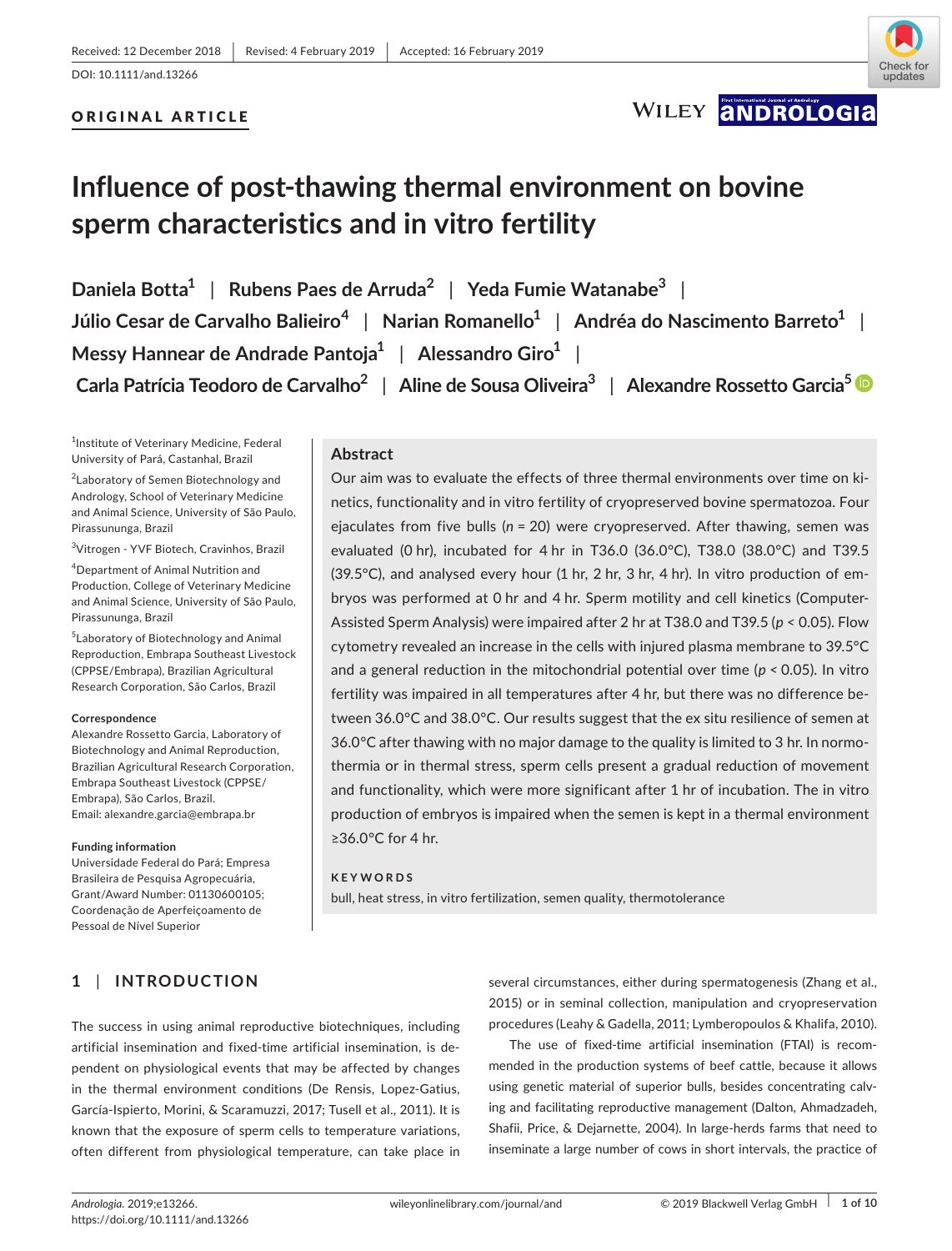**2 of 10 MILEY 2 NDROLOGI2** BOTTA ET AL.

fixed-time artificial insemination after the simultaneous thawing of multiple semen straws is common (Oliveira et al., 2012). In this case, the semen straws remain in the thermal environment of thawing for different periods, during the insemination procedures (Dalton et al., 2004). As a consequence, sperm movement (Muiño, Tamargo, Hidalgo, & Peña, 2008), semen viability and fertility can be affected (Brown, Senger, & Becker, 1991). Therefore, it is of great interest to study the physiology of spermatozoa at a temperature of 36.0°C, since it corre‐ sponds to the recommended temperature for the thawing of conventional (Oliveira et al., 2012) or sexed bovine semen (ABS Global, 2009).

In turn, bovine females exhibit internal body temperature of 38.0°C in normothermia conditions (McDowell, Lee, & Fohrman, 1958). Therefore, this temperature is also used in laboratorial pro‐ tocols for embryo production (Holm, Booth, Schimidt, Greve, & Callesen, 1999). This is therefore also a thermal environment of in‐ terest since it corresponds to the temperature to which the sper‐ matozoa are subjected during the in vivo or in vitro fertilisation processes. Additionally, under conditions of thermal imbalance, the internal body temperature can reach 39.5°C (Robinson, 2014). This is, therefore, a temperature that can be endured by spermatozoa when a cow presents a thermal unbalance (Gebremedhin, Hillman, Lee, Collier, & Willard, 2008), which is common in several bovine producing regions (Romanello et al., 2018).

Thus, the adoption of sperm care after thawing can be a way to increase semen fertility, increase reproductive efficiency of the herds, as well as production profitability. For this purpose, it is essential to have more detailed information about the thermal resil‐ ience of sperm cells when subjected to different thermal conditions after thawing. Currently, the effects of challenging temperatures on specific damages in spermatozoa and on their fertilising ability are not understood in depth. Knowing the thermoresistance of sperm cells, practical measures can be implemented for the more adequate manipulation and use of semen in reproductive biotechniques, either for field or laboratory use. Therefore, the objective of this study was to evaluate how bovine cryopreserved spermatozoa are affected when submitted to different thermal environments over time and to determine the effects of post-thaw temperature on their kinetics, functionality and in vitro fertility.

### **2** | **MATERIAL AND METHODS**

#### **2.1** | **Bioethics**

The experimental procedures were previously approved by the Commission of Ethics in the Use of Experimental Animals of Embrapa Southeast Livestock (Declaration CEUA‐CPPSE 0512\_2014), con‐ sidering legal and ethical aspects of the interventions carried out. The procedures conducted also met the precepts described by the Brazilian Guideline for the care and use of animals in educa‐ tion or scientific research activities (CONCEA, 2016). The results were reported according to The Animals in Research: Reporting in Vivo Experiments Guidelines—ARRIVE (Kilkenny, Browne, Cuthill, Emerson, & Altman, 2010).

#### **2.2** | **Cryopreserved semen**

The experiment was executed using the cryopreserved semen of five selected Canchim bulls (⅝ Charolese × ⅜ Zebu), from a gene bank that included 17 breeding bulls and 237 semen batches. The semen was frozen in the Embrapa Semen Processing Laboratory, a unit authorised by the Brazilian Ministry of Agriculture, Livestock and Supply for cryopreservation and maintenance of bovine semen. The semen was packed in 0.5 ml polyethylene straws and cryopreserved in citrate‐yolk extender according to a defined pro‐ tocol (Abud et al., 2014; Shoae & Zamiri, 2008). Semen samples were kept stored in cryogenic tank in liquid nitrogen at −196°C at least 1 month before analysis. Prior to use, the semen was evalu‐ ated for quality control and had recommended characteristics for cryopreserved bovine spermatozoa, namely sperm progres‐ sive motility ≥30%, sperm vigour ≥3.0, minimum of 70% morpho‐ logically normal cells and maximum limit of 10% of major defects (CBRA, 2013). As an additional criterion, the semen batch should have at least fifteen straws available in the bank. Thus, four dif‐ ferent semen batches of each bull were selected for use, which represented four replicates per animal, totalling twenty batches studied (*n* = 20).

#### **2.3** | **Thermal treatments**

The semen was thawed at 36.0°C for 30 s (Oliveira et al., 2012). Three straws of the same batch were thawed, and the contents were im‐ mediately transferred to pre‐heated 0.6 ml microtubes. After thaw‐ ing, the semen was submitted to three thermal treatments, under different temperatures, in a thermoblock with digital microproces‐ sor, a temperature control range of +5 to 150°C and a thermal increase of 0.1°C (K80‐D01, Kasvi, Brazil). The first treatment (T36.0) consisted of incubating the semen at a controlled temperature of 36.0°C, the second treatment (T38.0) consisted of incubating the semen at 38.0°C, while the third treatment (T39.5) corresponded to the incubation at 39.5°C. The incubation period used for all treat‐ ments was 4 hr. Sperm characteristics were evaluated at predeter‐ mined incubation times, corresponding to the time immediately after thawing (0 hr), and at 1‐hr interval (1 hr, 2 hr, 3 hr and 4 hr).

The thermal stability of the thermoblocks during the incubation was continuously monitored *in loco* using an infrared thermographic camera (Testo 890‐2, Testo AG, Germany), in order to ensure the accuracy of treatments and ensure that the semen samples reached precisely the previously stipulated temperatures (Figure 1). The ther‐ mographic camera had a resolution of 640 × 480 pixels, a 42° × 32° lens, thermal sensitivity <40 mK (0.04°C) and a temperature range from −20 to +100°C.

At 0 hr, 1 hr, 2 hr, 3 hr and 4 hr, the characteristics of sperm movement and functionality of cellular compartments were evalu‐ ated. The fertility potential of the semen was evaluated by in vitro embryo production after thawing (0 hr) and after 4 hr (4 hr) of heat treatments. The details of these analyses are described in the fol‐ lowing sections.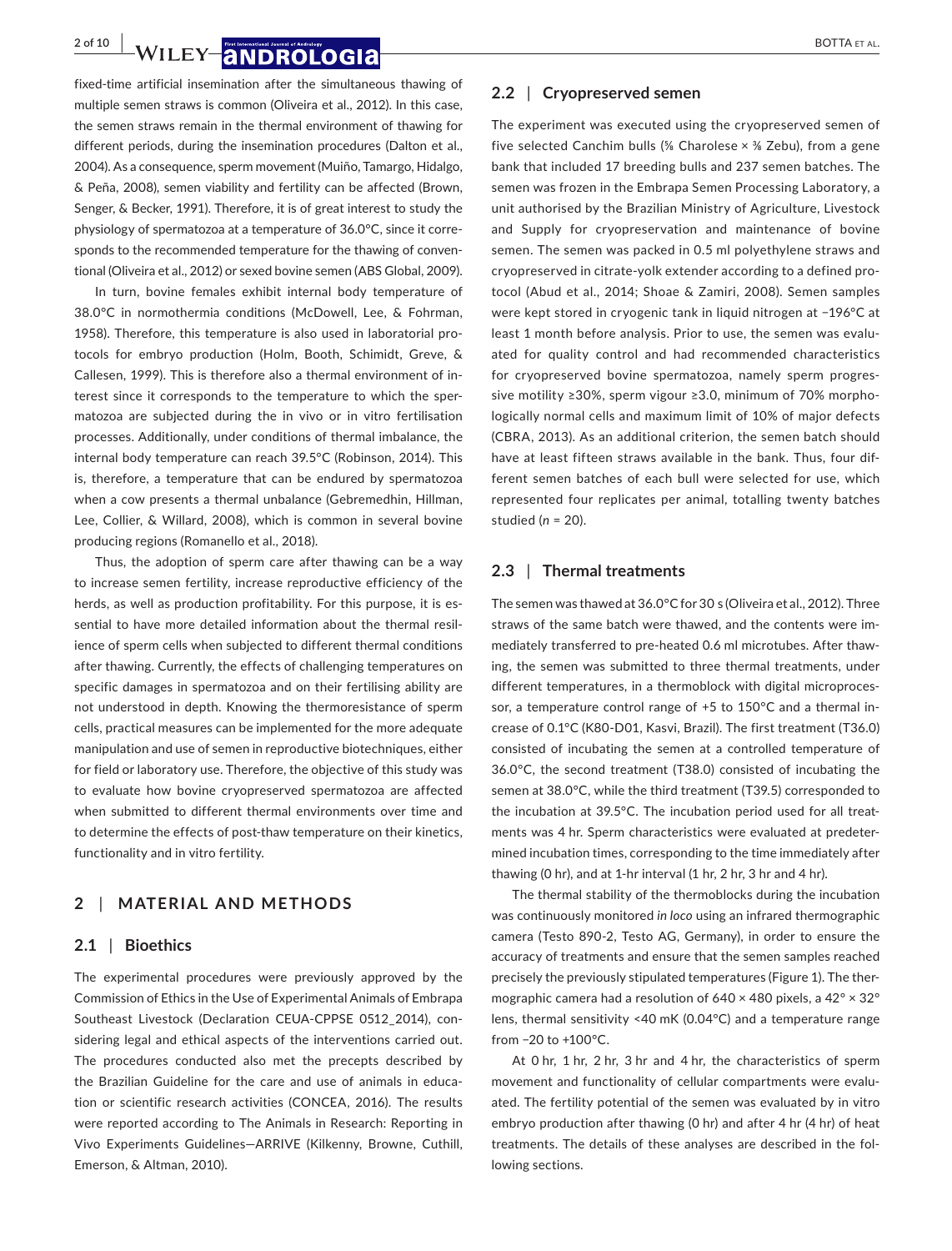



FIGURE 1 Illustrative images of thermograms of seminal samples deposited in 0.6 ml microtubes and subjected to thermal treatments at 36.0, 38.0 and 39.5°C. (a) Sample incubated at 36.0°C; (b) sample incubated at 38.0°C; (c) sample incubated at 39.5°C. Parameterised for rainbow colour palette and thermal scale from 25.0 to 40.0°C

#### **2.4** | **Computer‐Assisted Sperm Analysis**

The sperm kinetics was evaluated by computerised analysis (HTM‐ IVOS, version 12.3, Hamilton Thorne Bioscience, USA), with the equipment set up previously adjusted for bovine semen analysis. The semen was diluted in Talp medium (Bavister, Leibfried, & Lieberman, 1983) in order to adjust the maximum sperm concentration to 40 million cells/ml. The reading was then performed on 10 μl of sam‐ ple deposited in a Makler's chamber (Sefi Medical Instruments Ltd, Israel). Total motility (%), progressive motility (%), curvilinear veloc‐ ity (VCL, μm/s), amplitude of lateral head displacement (ALH, μm), average path velocity (VAP, μm/s), straight‐line velocity (VSL, μm/s), beat‐cross frequency (BCF, Hz), straightness (STR, %) and linearity (LIN, %) were analysed. Populations of fast movement cells (fast, %) and static cells (statics, %) were also quantified (Amann & Waberski, 2014). The set up used for the computer‐assisted semen analysis is detailed in Supporting Information (Table S1).

# **2.5** | **Evaluation of plasma membrane integrity, mitochondrial potential and oxidative stress of sperm cells**

Functionality of sperm compartments was assessed by a compact flow cytometry (Muse® Cell Analyzer, Merck, Germany) with an optical design consisting of a green laser and three detectors, for forward scatter‐FSC, as well as yellow and red fluorescence chan‐ nels. Its fluidic system works with a flow cell that performs cell alignment by microcapillary. To evaluate membrane integrity, the sperm concentration was adjusted in Talp medium  $(1 \times 10^6 \text{ sptz/ml})$  and then 50 μl of the sample was incubated with 450 μl of the count and viability assay kit (MCH100102, Merck, Germany) for 5 min at room temperature. The markers present in the kit are propidium io‐ dide (viability marker) and LDS 751 (nuclear marker). These probes

differentially stain viable and nonviable cells based on their permea‐ bility to the two DNA‐binding dyes present in the reagent. Thus, the percentage of injured plasma membrane cells was determined. For determination of the mitochondrial potential, the sperm concentra‐ tion was adjusted in Talp medium  $(1 \times 10^5 \text{ sptz/ml})$ , and a 100 µl aliquot of the sample was incubated with 95 μl of the working solution of the MitoPotential kit (MCH100110, Merck, Germany). This assay utilises the MitoPotential dye, a cationic, lipophilic dye to detect changes in the mitochondrial membrane potential and 7‐AAD as an indicator of cell death. The result was expressed by the percentage of cells with low mitochondrial potential. To evaluate the cellular oxi‐ dative stress, a fluorescence probe based on dihydroethidium (DHE) was used. The reagent is cell permeable, and it has long been postulated that DHE upon reaction with superoxide anions undergoes oxidation to form the DNA‐binding fluorophore ethidium bromide or a structurally similar product which intercalates with DNA resulting in red fluorescence. The sperm concentration was adjusted in Talp medium ( $1 \times 10^6$  sptz/ml), 10 μl of the sample incubated with 190 μl of working solution of the oxidative stress kit (MCH 100,111, Merck, Germany) at 37°C for 30 min. The results of cells in the population that presented injured plasma membrane, low mitochondrial poten‐ tial and reactive oxygen species production were given in percent‐ age (%).

### **2.6** | **In vitro embryo production**

Ovaries obtained at slaughterhouse were stored in a thermostatic container with saline solution heated to 36°C and immediately trans‐ ported to the laboratory. Follicular aspiration was performed using a 10-ml syringe coupled to a  $40 \times 12$  mm gauge needle, and the obtained contents were deposited in 50 ml graduated tubes. Then, the aspirated contents were filtered (WTA filter, WTA Tecnologia Aplicada, Brazil) and washed in PBS supplemented with 1% foetal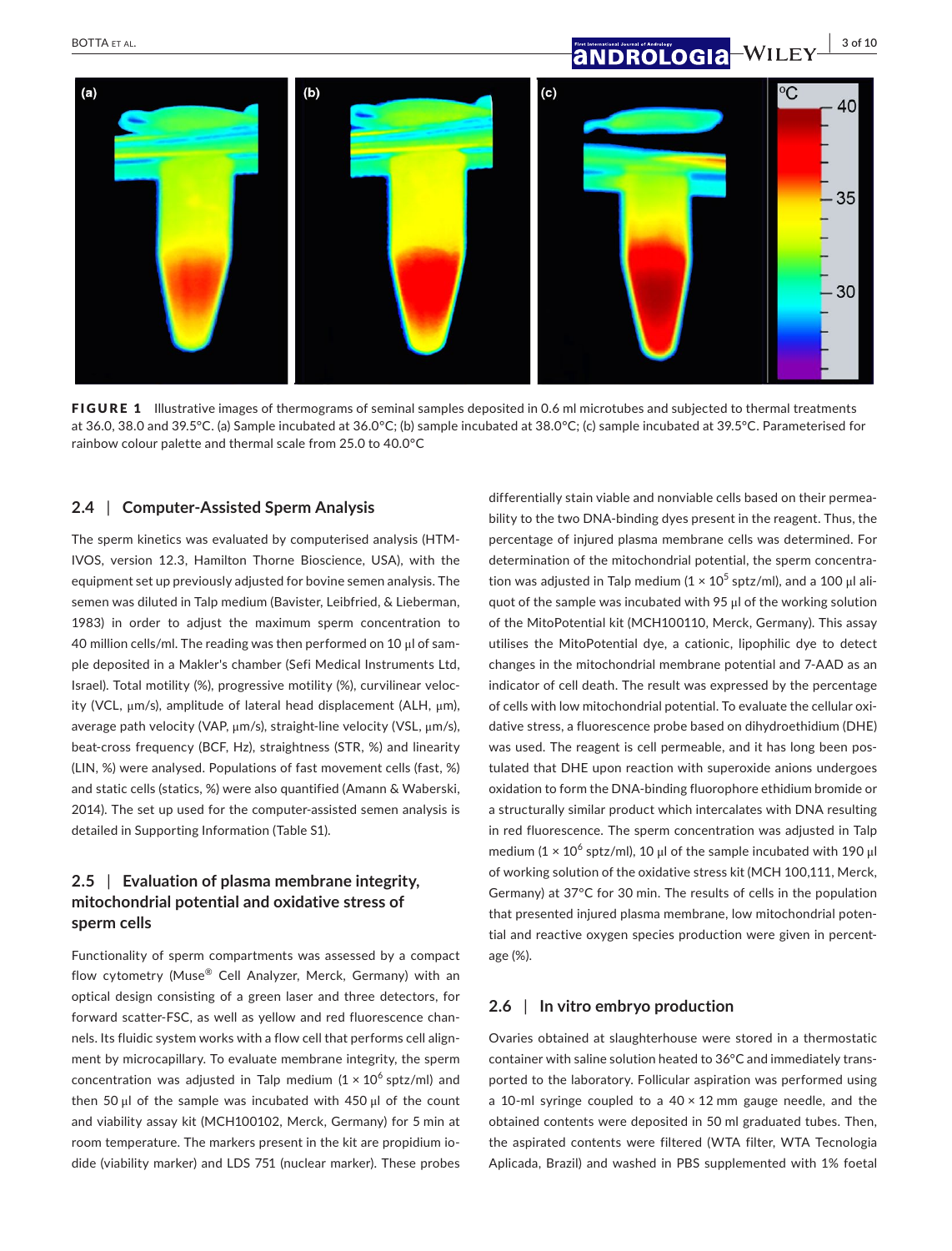# **4 of 10 WILEY 2 NDROLOGI2** BOTTA ET AL.

bovine serum (FBS). The oocytes were then transferred to a plate, where they were classified according to their quality (homogeneous cytoplasm and compact *cumulus* cells; Watanabe & Oliveira Filho, 2000). After selection, the *cumulus*‐oocyte complexes were washed in TCM 199 solution (Gibco Life Technologies, USA) supplemented with 10% FBS (Gibco Life Technologies, USA) and washed once in maturation medium MIV‐TCM 199 supplemented with 10% FBS, 5 μg/ml FSH, 50 μg/ml LH and 01 μg/ml estradiol). The oocytes were transferred to microtubes with 500 μl of MIV medium covered with 300 μl of mineral oil. The microtubes remained in a bench incubator (EVE WTA®, WTA Tecnologia Aplicada, Brazil) at a temperature of 38.5°C for 24 hr and low oxygen tension  $(6\%CO_2 + 5\%O_2 + 89\%N_2)$ . In this process, about 2000 oocytes were selected. After maturation, the oocytes were washed and transferred to plates with in vitro fertilisation medium*.*

For in vitro fertilisation, the same bulls and batches previously studied were used. The semen was submitted to three thermal treat‐ ments under the same previously studied conditions (T36.0, T38.0 and T39.5) and incubation time (0 hr and 4 hr). Before being used in the in vitro fertilisation, the semen was washed in two consecutive centrifugations (72 *g*), in TALP medium and in FIV medium for the removal of the diluent and seminal plasma. The concentration was adjusted to  $1 \times 10^6$  sptz/ml, and the medium used in the in vitro fertilisation was the modified Tyrode's medium (Talp) plus penicillamine, hypotaurine and epinephrine (PHE) solutions and 10 μg/ml heparin. The gametes remained incubated in plates with 70 μl microdroplets covered with mineral oil, for 20–22 hr at 38.5°C with low oxygen tension. After fertilisation, the structures were washed and cul‐ tured in five‐well plates with in vitro culture medium, modified CR4 medium plus 2.5% FBS and BSA (Watanabe, 1998). All procedures for the production of embryos were performed in incubator with controlled low oxygen atmosphere and temperature (EVE WTA<sup>®</sup>, WTA Tecnologia Aplicada, Brazil).

Semen fertility was evaluated considering the cleavage rates (Cleavage Rate = number of cleaved structures/number of viable oo‐ cytes, %), of embryo production after 7 days of cultivation (Embryos D7 = number of embryos produced up to D7/number of viable oo‐ cytes, %), of total embryo production (Total Embryos = total num‐ ber of embryos produced/number of viable oocytes, %) and embryo hatching (Hatching Embryos = number of embryos hatched/total number of embryos produced, %; Supporting Information Figure S1).

## **2.7** | **Statistical analysis**

The variables of kinetics and functionality of the sperm cells were evaluated using a mixed linear model that included the fixed effects of thermal treatments (T36.0, T38.0 or T39.5), evaluation times (0 hr, 1 hr, 2 hr, 3 hr and 4 hr) and the interaction of the heat treatment with the evaluation time, besides the batches random effects in each bull and residue. Since bulls and batches were the same in all treatment combinations and evaluation time, a repeated measures structure of batches was used in each bull evaluated. These analyses used the PROC MIXED procedure of the Statistical Analysis System, version 9.4 (SAS Institute Inc., Cary, NC, USA). After the significant effects were verified in the *F* test of the analysis of variances, the Tukey test was used as a procedure to compare the averages.

The variables related to in vitro embryo production were evalu‐ ated using a generalised linear mixed model, considering the bino‐ mial distribution of the variables and using the logit link function. The model considered the heat treatment fixed effects (T36.0, T38.0 or T39.5) and the evaluation times (0 hr and 4 hr) and the in‐ teraction of the heat treatment with the evaluation time, besides



FIGURE 2 Mean values of total motility, progressive motility, fast‐ moving and static (%) populations in cryopreserved bovine semen subjected to heat treatments at 36.0 (T36.0), 38.0 (T38.0) and 39.5°C (T39.5) for 4 hr. A, B Indicate difference between treatments (*p* < 0.05). \*Indicate difference between times within each treatment (*p* < 0.05; *n* = 20, five bulls; four replicates)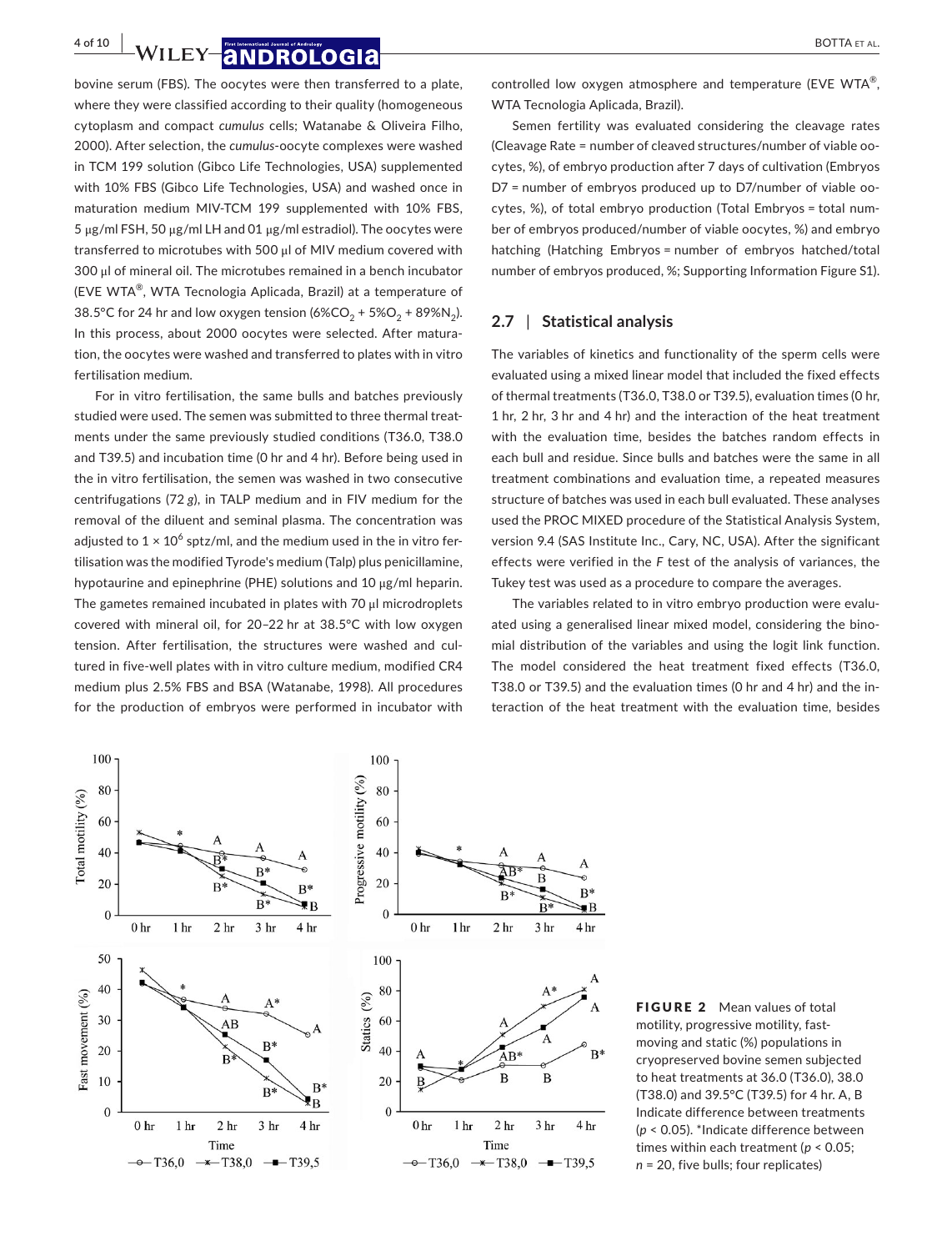# **BOTTA ET AL. 1998 CONDROLOGIA** WILEY 5 of 10

the batches random effects in each bull and residue. Since the bulls and batches were the same in all treatment and time combinations, a structure of repeated measures of batches in each bull evaluated was used. These analyses used the PROC GLIMMIX procedure of the aforementioned programme. After the significant effects were verified in the *F* test of the analysis of variances, the Tukey test was used as a procedure to compare the averages. A significance level of 5% was considered for all analyses.

## **3** | **RESULTS**

The total motility decreased over incubation time in all treatments, in which lower values in T38.0 and T39.5 were observed after the second hour (*p <* 0.05). Progressive motility behaved in a similar way, but with a more significant reduction in T38.0 and T39.5 after the third hour of incubation (Figure 2). The percentage of fast movement spermatozoa decreased over time for all treatments.

Up to the first hour, there was no difference between treatments regarding the percentage of fast movement spermatozoa, which presented a significantly lower reduction at T36.0 in relation to the other temperatures, after the third hour of incubation. The percentage of static spermatozoa increased with incubation time in all treatments, and a higher percentage was observed at T38.0 and T39.5 after the third hour (*p <* 0.05).

It was observed that the cells had movement characteristics that did not differ immediately after thawing (0 hr; Table 1). There was a reduction in VAP, VSL and VCL as a function of the incubation pe‐ riod, with significantly lower values after the second hour at T38.0 (46.67 μm/s, 41.02 μm/s, 73.88 μm/s) when compared to those ob‐ served at T36.0 (56.0 μm/s, 49.14 μm/s, 87.85 μm/s; *p <* 0.05). The ALH, STR and LIN behaved in a similar way among each other, with

TABLE 1 Mean (±standard error) of the bovine kinetic semen parameters after thawing and incubation at 36.0 (T36.0), 38.0 (T38.0) and 39.5°C (T39.5) for 4 hr (*n* = 20, five bulls; four replicates)

|                                                     | 0 <sub>hr</sub>                | 1 <sub>hr</sub>                | 2 <sub>hr</sub>                  | 3 <sub>hr</sub>                 | 4 hr                           |
|-----------------------------------------------------|--------------------------------|--------------------------------|----------------------------------|---------------------------------|--------------------------------|
| Average path velocity (VAP - $\mu$ m/s)             |                                |                                |                                  |                                 |                                |
| T <sub>36.0</sub>                                   | $61.89 \pm 3.48^a$             | $56.85 \pm 3.48^{ab}$          | 56.00 ± 3.48 <sup>Aab</sup>      | 52.39 ± 3.56 <sup>Abc</sup>     | $46.58 \pm 3.65$ <sup>Ac</sup> |
| T38.0                                               | $60.34 \pm 3.33$ <sup>a</sup>  | 53.69 ± 3.33 <sup>ab</sup>     | $46.67 \pm 3.33^{Bb}$            | $33.59 \pm 3.65$ <sup>Bc</sup>  | $21.76 \pm 4.29^{Bd}$          |
| T39.5                                               | $61.47 \pm 3.76$ <sup>a</sup>  | 57.07 $\pm$ 3.76 <sup>ab</sup> | 50.81 ± 3.76 <sup>ABb</sup>      | 50.81 ± 4.13 <sup>Abc</sup>     | 50.81 ± 4.29 <sup>Ac</sup>     |
| Straight-line velocity (VSL - µm/s)                 |                                |                                |                                  |                                 |                                |
| T <sub>36.0</sub>                                   | $53.35 \pm 3.08^a$             | $50.57 \pm 3.08^{ab}$          | 49.14 ± 3.08 <sup>Aab</sup>      | $45.31 \pm 3.15$ <sup>Abc</sup> | $40.28 \pm 3.23$ <sup>Ac</sup> |
| T38.0                                               | $51.41 \pm 2.94^a$             | $46.91 \pm 2.94^{ab}$          | $41.02 \pm 2.94^{Bb}$            | $29.72 \pm 3.22$ <sup>Bc</sup>  | $19.58 \pm 3.79^{Bd}$          |
| T <sub>39.5</sub>                                   | $53.20 \pm 3.32^a$             | $50.69 \pm 3.32^{ab}$          | $44.28 \pm 3.32^{ABB}$           | $43.11 \pm 3.65$ <sup>Abc</sup> | $34.99 \pm 3.79$ <sup>Ac</sup> |
| Curvilinear velocity (VCL - µm/s)                   |                                |                                |                                  |                                 |                                |
| T <sub>36.0</sub>                                   | $104.74 \pm 5.51^{\circ}$      | $86.68 \pm 5.51^b$             | $87.85 \pm 5.51^{Ab}$            | $84.66 \pm 5.65^{Ab}$           | $76.70 \pm 5.80^{Ab}$          |
| T38.0                                               | $99.88 \pm 5.26^a$             | $83.99 \pm 5.26^b$             | $73.88 \pm 5.26^{Bb}$            | $52.18 \pm 5.79$ <sup>Bc</sup>  | $33.28 \pm 6.84$ <sup>Bd</sup> |
| T <sub>39.5</sub>                                   | $105.39 \pm 5.97$ <sup>a</sup> | $88.15 \pm 5.97^b$             | $80.72 \pm 5.97^{ABbc}$          | $83.25 \pm 6.58$ <sup>Abc</sup> | $68.36 \pm 6.84$ <sup>Ac</sup> |
| Amplitude of lateral head displacement (ALH - µm/s) |                                |                                |                                  |                                 |                                |
| T <sub>36.0</sub>                                   | $3.95 \pm 0.24$ <sup>a</sup>   | $3.15 \pm 0.24^b$              | $3.08 \pm 0.24^b$                | $3.40 \pm 0.24^{Aab}$           | $3.04 \pm 0.25^{Ab}$           |
| T38.0                                               | $3.87 \pm 0.23$ <sup>a</sup>   | $3.40 \pm 0.23$ <sup>a</sup>   | $2.62 \pm 0.23^b$                | $2.30 \pm 0.25^{Bb}$            | $1.50 \pm 0.30$ <sup>Bc</sup>  |
| T39.5                                               | $4.09 \pm 0.26$ <sup>a</sup>   | $3.25 \pm 0.26^b$              | $3.15 \pm 0.26^b$                | $3.57 \pm 0.29$ Aab             | $2.92 \pm 0.30^{Ab}$           |
| Beat-cross frequency (BCF - Hz)                     |                                |                                |                                  |                                 |                                |
| T36.0                                               | $34.28 \pm 2.12^{ab}$          | $36.62 \pm 2.12^{Aa}$          | $33.67 \pm 2.12$ <sup>Aabc</sup> | $30.63 \pm 2.17^{Abc}$          | $28.90 \pm 2.22^{Ac}$          |
| T38.0                                               | $30.93 \pm 2.03^a$             | $30.17 \pm 2.03^{Ba}$          | 21.34 ± 2.03 <sup>Bb</sup>       | $17.42 \pm 2.22^{Bb}$           | $10.58 \pm 2.60$ <sup>Bc</sup> |
| T39.5                                               | $34.23 \pm 2.28^{ab}$          | $36.42 \pm 2.28$ <sup>Aa</sup> | $29.82 \pm 2.28$ <sup>Abc</sup>  | $29.96 \pm 2.51^{Abc}$          | $23.89 \pm 2.60$ <sup>Ac</sup> |
| Straightness (STR - %)                              |                                |                                |                                  |                                 |                                |
| T <sub>36.0</sub>                                   | $86.05 \pm 5.05^{\circ}$       | $88.83 \pm 5.05^a$             | $87.44 \pm 5.05^{\circ}$         | $81.41 \pm 5.20$ <sup>Aa</sup>  | 75.81 ± 5.36 <sup>Aa</sup>     |
| T38.0                                               | $84.95 \pm 4.80^a$             | $87.45 \pm 4.80^a$             | $79.25 \pm 4.80^a$               | $60.69 \pm 5.36^{Bb}$           | $48.64 \pm 6.47^{Bb}$          |
| T39.5                                               | $86.07 \pm 5.54^{ab}$          | $88.60 \pm 5.54$ <sup>a</sup>  | $81.13 \pm 5.54^{ab}$            | $86.00 \pm 6.19$ <sup>Aab</sup> | $70.45 \pm 6.47^{Ab}$          |
| Linearity ( $LIN - %$ )                             |                                |                                |                                  |                                 |                                |
| T <sub>36.0</sub>                                   | $52.68 \pm 3.39^{ab}$          | $60.23 \pm 3.39^a$             | $57.84 \pm 3.39^a$               | 52.09 ± 3.49 <sup>Aab</sup>     | $47.78 \pm 3.60^{Ab}$          |
| T38.0                                               | $53.05 \pm 3.22^a$             | $57.75 \pm 3.22^a$             | $50.90 \pm 3.22$ <sup>a</sup>    | $39.91 \pm 3.60^{Bb}$           | $31.94 \pm 4.34^{Bb}$          |
| T <sub>39.5</sub>                                   | $51.87 \pm 3.72^{ab}$          | $59.07 \pm 3.72^a$             | $53.27 \pm 3.72^{ab}$            | $54.05 \pm 4.15^{Aab}$          | $42.90 \pm 4.34^{ABB}$         |

*Note*. A,BDifferent upper case letters indicate difference between treatments (*p <* 0.05).

a,b,c,dLowercase letters indicate difference between times (*p <* 0.05).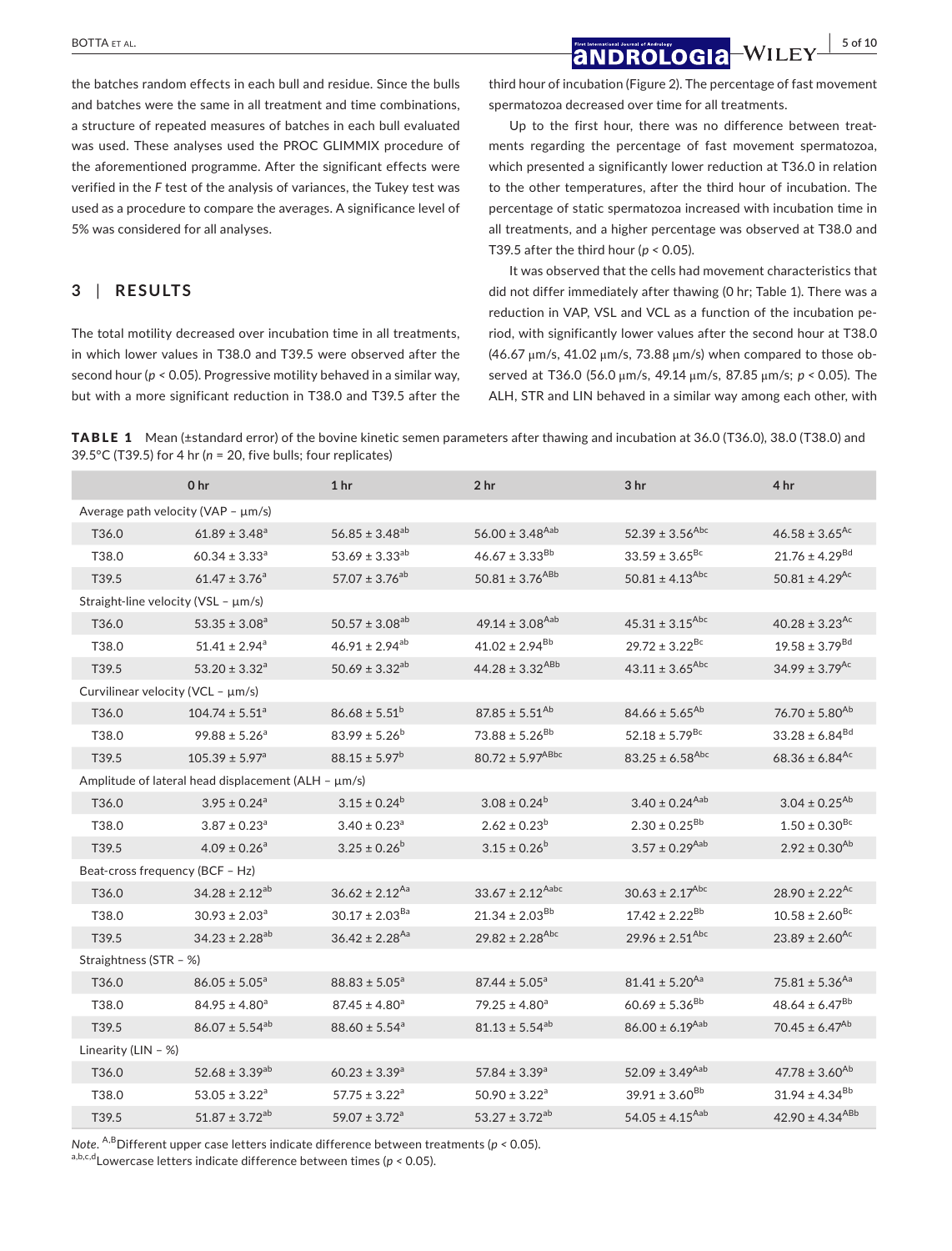**6 of 10 WILEY 2 NDROLOGI2 BOTTA ET AL.** 

slight reduction over time, and this decrease was higher at T38.0 mainly after the third hour of incubation, when a difference was observed in relation to T36.0 and T39.5 (*p <* 0.05). The BCF decreased after the second hour in all treatments, with a difference observed between treatments at the first hour of incubation, with higher val‐ ues at T36.0 and T39.5, a difference that remained until the final of



FIGURE 3 Percentage of cells with injured plasma membrane, low mitochondrial potential and reactive oxygen species production, in cryopreserved bovine semen after thawing and thermal treatments at 36.0 (T36.0), 38.0 (T38, 0) and 39.5°C (T39.5) for 4 hr. A, B Indicates difference between treatments (*p* < 0.05). \*Indicates difference between times within each treatment (*p* < 0.05; *n* = 20, five bulls; four replicates)

incubation. There was a significant difference in all kinetic parame‐ ters at the third hour of incubation, with lower values observed at T38.0 and higher values at T36.0 and T39.5 (*p <* 0.05).

The physical structure of the plasma membrane was impaired in all treatments (Figure 3), but a higher percentage of cells with dam‐ aged membrane (80%) was observed after 3 hr at T39.5 (*p <* 0.05). Over the incubation time, there was an increase in the percentage of cells with low mitochondrial potential in all the thermal treat‐ ments. At the last evaluation hour, the T38.0 samples presented a lower percentage of cells with low mitochondrial potential (87.24%, *p <* 0.05). There was higher production of reactive oxygen species in the semen at T36.0 and T38.0 until the second hour of incubation, with values ranging between 3 and 4 hr.

There was a statistically significant difference in the in vitro production of embryos when compared to the semen used imme‐ diately after thawing and after 4 hr of incubation, regardless of the incubation temperature (Figure 4). Spermatozoa incubated at T36.0 differed significantly from those maintained at T38.0 and T39.5 ex‐ hibiting a higher rate of cleavage and embryonic production on the seventh day of culture (*p <* 0.05). The total embryo production rate also differed, with higher values observed at T36.0 when compared to those obtained at T39.5 (*p <* 0.05). The embryonic hatching rate differed between treatments, higher at T36.0 (41%) followed by T38.0 (11%) and lower at T39.5 (6%; *p <* 0.05).

### **4** | **DISCUSSION**

Thermal energy is a physical agent capable of causing significant sperm motility reduction (Senger, Becker, & Hillers, 1975). Our re‐ sults demonstrate that the thermal increment at T38.0 and T39.5 impaired total motility and progressive motility in a similar way, mainly after the second and third hours of incubation. This finding may have been mediated by damage to the mitochondrial function and consequent synthesis of ATP in the spermatozoa. Energy avail‐ ability is essential for sperm motility and this is promoted by the action of the mitochondria located in the intermediate part of the spermatozoid. Hyperthermia may lead to dephosphorylation and activation of glycogen synthase kinase  $3$  (GSK<sub>3</sub>), a protein kinase that binds to proteins of the outer mitochondrial membrane and regulates its permeability, reducing its ability to produce energy (Gong et al., 2017). Thus, any change in mitochondrial function may be reflected in altered sperm motility (Gravance, Garner, Baumber, & Ball, 2000).

In fact, the sperm mitochondria showed to be sensitive to the thermal increase, and the mitochondrial potential was also affected by the temperature and the incubation times. The samples kept at 36.0°C presented higher percentage of cells with low mitochondrial potential after 4 hr, when compared to samples submitted to 38.0°C. This can be explained by the fact that mitochondrial potential ex‐ pression is detectable only in potentially mobile spermatozoa, whose values were higher at T36.0. Significant reduction of mitochondrial potential concomitant with decreased plasma membrane integrity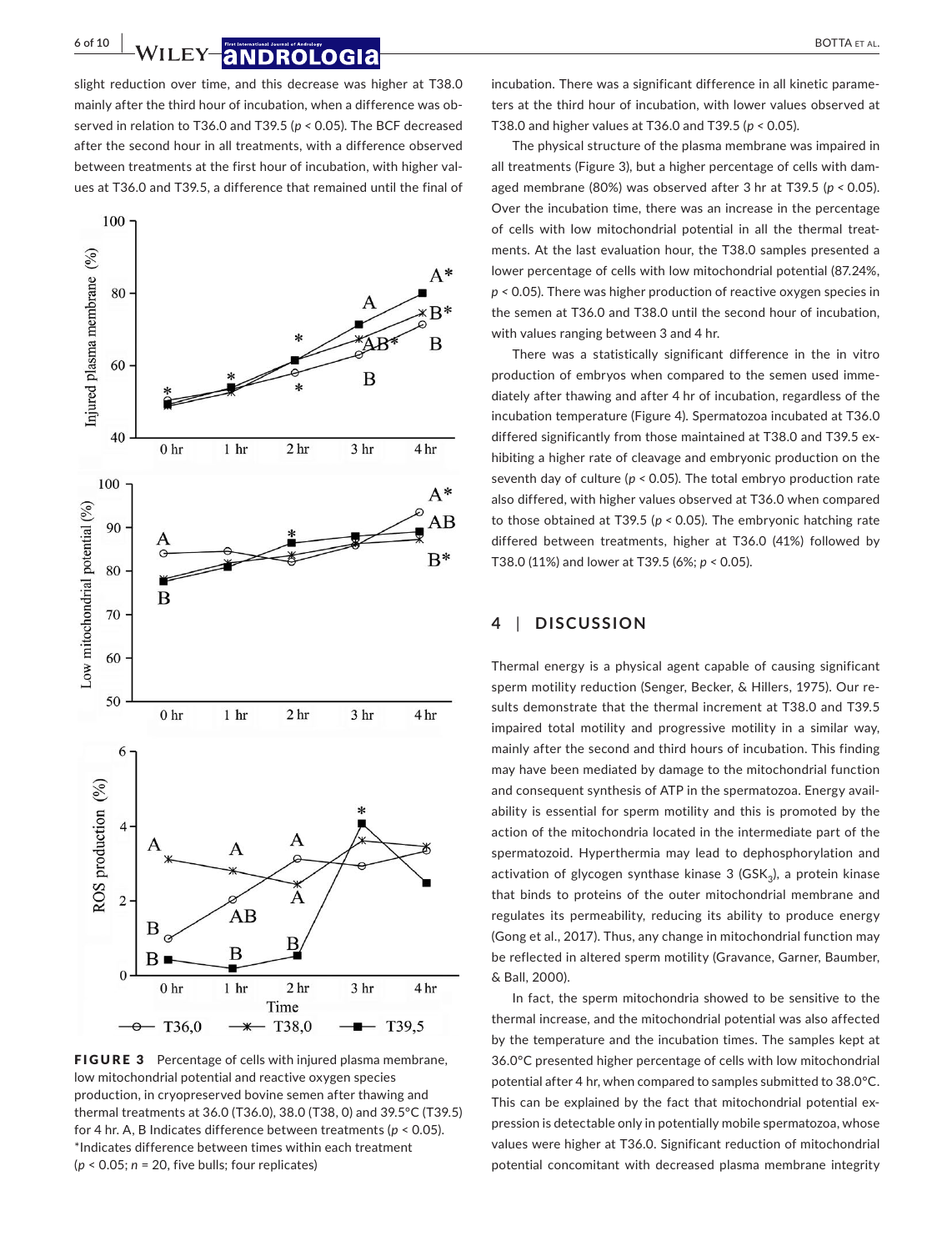

FIGURE 4 Cleavage, embryo production on D7, total embryo and embryo hatching rates (%) using bovine cryopreserved semen after thawing (0 hr) and after heat treatments at 36.0 (T36.0), 38.0 (T38.0) and 39.5°C (T39.5) for 4 hr. A, B Indicates difference between treatments (*p* < 0.05). a, b, c Indicates difference between times (*p* < 0.05; *n* = 20, five bulls; four replicates)

was previously reported when cryopreserved semen was subjected to caloric stress up to 41.0°C (Rahman et al., 2014).

When observing the spermatic subpopulations, about 25% of the spermatozoa were static after 3 hr of incubation when kept at 36.0℃, which shows that higher temperatures caused cell exhaustion in a more intense and precocious way. Considering the popula‐ tion of cells with motility, it was noticed that in the first hour there was a change in the pattern of cell movement, with reduction of cells with rapid movement. After the second hour, the fast-moving cells became static, regardless of the treatments, as the incubation time increased. This effect is presumed to have occurred as a function of the reduction over time in the frequency of head oscillations about the average path (BCF). In fact, the increase in thermal energy may lead to a decrease in total motility, progressive motility and speed of bovine spermatozoa (Rahman et al., 2014).

The other kinetics parameters (VAP, VSL, VCL, ALH, STR and LIN) were notably affected, both by treatment and by time. This demonstrated the harmful role of high temperatures on sperm movement, especially after 3 hr of incubation. The path velocities decreased over time possibly due to the reduction of lateral am‐ plitude of the spermatic head during the movement and the num‐ ber of beats per second. Since hyperactivation is characterised by increased VCL and ALH with decreased LIN for the computerised analysis of sperm motility (Verstegen, Iguer‐Ouada, & Onclin, 2002), no characteristics of sperm hyperactivation were found in the sam‐ ples studied. Additionally, maintaining a liquid medium under high temperature leads to the evaporation process, which may alter the viscosity of the medium, depending on its constituents. This effect was not monitored in the present study, but it is possible that some

degree of evaporation may have occurred in the incubated samples up to 4 hr, causing an increase in the viscosity of the medium. The semen hyperviscosity is recognised as a condition that impairs normal sperm motility and progression, which may significantly impact its function (Elzanaty, Malm, & Giwercman, 2004). This effect has already been suggested in cryopreserved semen of buffalo bulls that received supplementation of unsaturated fatty acids in the diet, with noticeable sperm changes in BCF, STR and LIN after 90 days of treat‐ ment (Gonçalves et al., 2014).

The functional evaluation using flow cytometry demonstrated the negative effects of the thermal increase over time. The cause of the changes in the integrity and functionality of the cellular com‐ partments studied is related to the biophysical and biochemical particularities of these organelles. Lipids are the main constituents of the plasma membrane and give this structure a certain fluidity, whose degree depends, among other factors, on the temperature to which the cells are exposed (Kumar & Atreja, 2012). Cells exposed to oxidative stress may undergo lipid peroxidation, a phenome‐ non that also alters membrane fluidity and impairs cell transport (Gutteridge & Halliwell, 2010). The effects of lipid peroxidation on sperm function can be observed mainly in the decrease of motility and alteration in membrane fluidity (Aitken, 2017). Damage to the spermatic membrane at increasing levels was observed throughout the incubation time, in all the thermal treatments, with a higher in‐ cidence of damaged membranes in the samples incubated at the highest temperature. Although the ROS production pattern was different among the three temperatures studied, they were quan‐ titatively equivalent to the induction of oxidative stress after the third hour of incubation. The formation of reactive oxygen species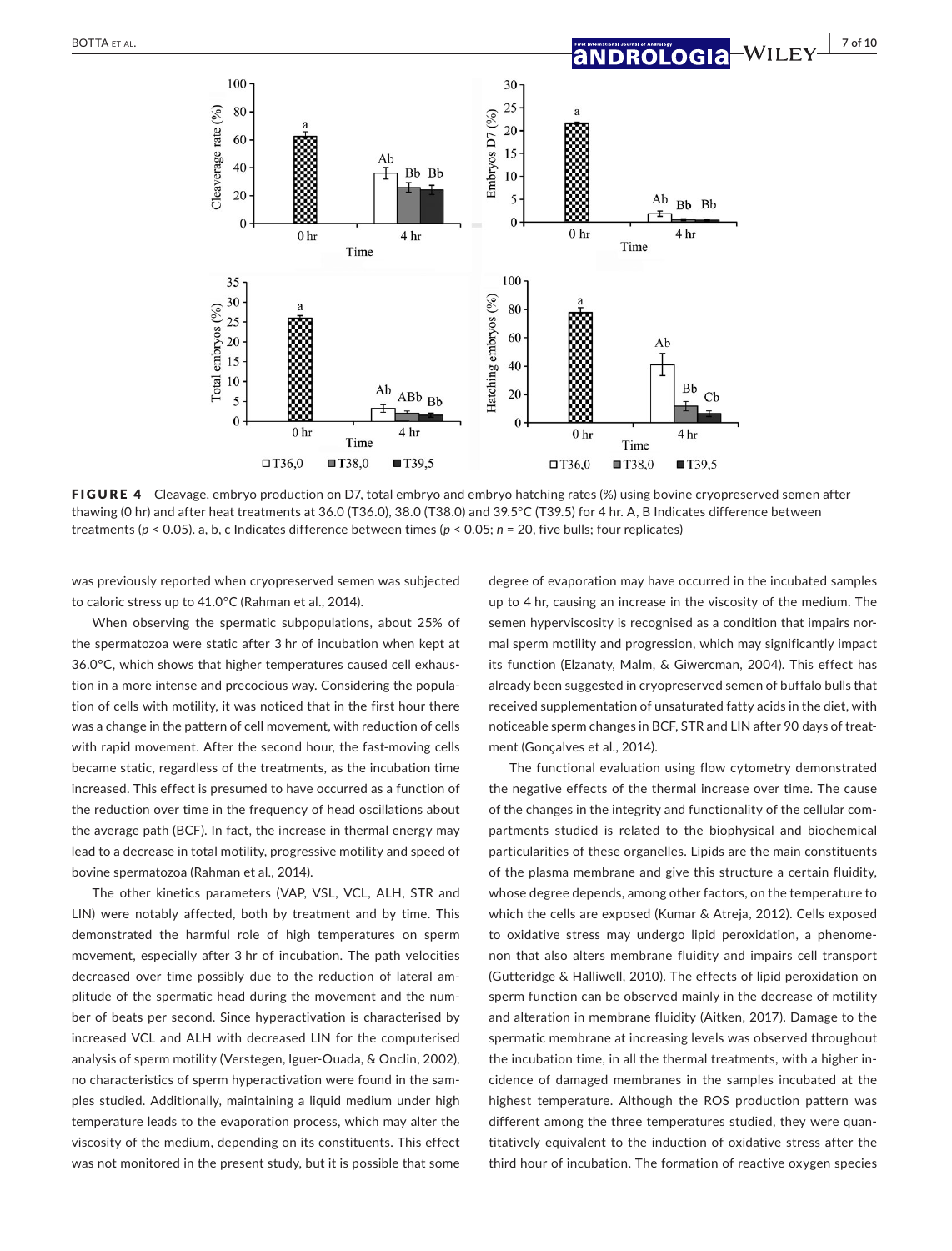**8 of 10 WILEY 8 NDROLOGI8 BOTTA ET AL.** 

may have increased the sensitivity of the plasma membrane to lipid peroxidation, in a thermodependent manner, especially for cells maintained at 39.5°C.

Reactive oxygen species produced in spermatozoa and in infil‐ trating leucocytes can cause male infertility, primarily because they affect sperm motility (Guthrie, Welch, & Long, 2008). In the present work, oxidative stress was evaluated by the detection of superoxide anion, using a fluorescent probe based on dihydroethidium. Thermal stress increases the production of superoxide anion (Ahmad et al., 2017), which was not confirmed in the present study. A small per‐ centage of cells was detected under an oxidative stress situation, but a peak of stress was observed at the third hour for spermatozoa incubated at 39.5°C. The low magnitude of values found for oxida‐ tive stress can be explained by the fact that the superoxide radical has, in aqueous solution, a very short half-life of several milliseconds, which makes it difficult to detect it even during the rapid acquisition performed in flow cytometry. In addition, the superoxide anion can be converted to other reactive oxygen species, such as hydrogen peroxide, through the dismutation reaction, if the antioxidant super‐ oxide dismutase is not present in the medium (Aitken, 2017), making it difficult to detect it.

The reduction observed in all the points used as reference indi‐ cators for in vitro fertility demonstrates that the thermal challenge, regardless of the temperature used, was detrimental to the fertilis‐ ing capacity of spermatozoa. This demonstrates that, from the laboratory point of view, the shorter the time elapsed between thawing and using in the in vitro fertilisation, the greater the chance of fer‐ tilisation and satisfactory embryonic development. Considering the differences between the in vivo and in vitro fertilisation processes, in the latter the gametes are artificially approximated by means of laboratory manipulation. Thus, it is possible that some parameters of sperm motility have a reduced influence on the in vitro fertili‐ sation results. Studies have reported the absence of difference in total embryo production, when considering total and progressive motility (Suzuki, Geshi, Yamauchi, & Nagai, 2003), as well as the other parameters of sperm movement evaluated by a computerised system (Alomar et al., 2008). However, in the present study, the results of total and progressive motility were related to the results obtained in the in vitro embryo production, which suggests a direct correlation between these characteristics. Recently, the study of sperm subpopulations with rapid motility has shown that this characteristic has a positive correlation with in vitro fertility (Ferraz et al., 2014).

Competence for embryonic development in mammals is de‐ pendent on the genetic and nongenetic contributions of their progenitors (Warner et al., 1998). The losses in the movement capacity, in the plasma membrane and the mitochondrial poten‐ tial of spermatozoa were reflected in the in vitro production of embryos. The cleavage rate demonstrated that the semen was able to fertilise the oocytes, even after setting the thermal chal‐ lenge for 4 hr. However, the percentage of embryos that reached the blastocyst stage was low in all treatments. The spermatozoa maintained at 36.0 or 38.0°C had similar embryonic production,

and the lowest observed rates were with the higher temperature increase. The embryonic hatching rate was also affected by the treatments, lower as the temperature increased. In the bovine species, sperm chromatin damage does not block in vitro fer‐ tilisation and, therefore, no change in the cleavage rate is early observed. However, after the first cleavage occurs, chromatin damage causes apoptosis, which reduces developmental capacity up to the blastocyst stage (Fatehi et al., 2006). Compared to the in vivo processes, bulls experiencing scrotal thermal stress produce spermatozoa that, when used in fertilisation, generate embryos with delayed or reduced pronuclear formation, with low developmental capacity up to the blastocyst stage and with increased in‐ cidence of apoptosis (Walters, Saacke, Pearson, & Gwazdauskas, 2006).

Based on the observed results, it can be inferred that the simul‐ taneous thawing of bovine semen straws, as what occurs during large scale FTAI procedures, can be considered a safe procedure, provided that the thermal stability of the semen at 36.0°C and the residence time under this condition is a maximum of 3 hr. Under physiological temperature and at the temperature of thermal stress, the thawed spermatozoa should be used as close to ovulation as pos‐ sible, so as to maintain characteristics of greater fertilising potential. Irrespective of the thermal environments studied, the in vitro production of embryos is impaired when the thawed semen is kept under incubation for a period of 4 hr.

In conclusion, the sperm characteristics of total motility, progres‐ sive motility and fast movement were directly related to the in vitro fertilisation capacity of the cell. Simultaneous thawing of straws during the FTAI procedure can be carried out provided they remain for a maximum period of 3 hr under the thawing conditions. In con‐ ditions of normothermia or thermal stress, the sperm cells present a gradual reduction in their movement capacity and the functionality of their compartments, more significant after 1 hr of incubation. The in vitro production of embryos is impaired when the thawed semen is maintained under the effect of thermal environment equal to or higher than 36.0°C for a period of 4 hr.

#### **ACKNOWLEDGEMENTS**

This project was financially supported by Embrapa‐Brazilian Agricultural Research Corporation (BIOTEC Network‐grant# 01130600105), by the Federal University of Pará (PROPESP) and by CAPES (Coordenação para o Aprimoramento do Ensino Superior).

#### **CONFLICT OF INTEREST**

The authors declare no conflicts of interest.

### **ORCID**

*Alexandre Rossetto Garci[a](https://orcid.org/0000-0002-3354-1474)* [https://orcid.](https://orcid.org/0000-0002-3354-1474) [org/0000-0002-3354-1474](https://orcid.org/0000-0002-3354-1474)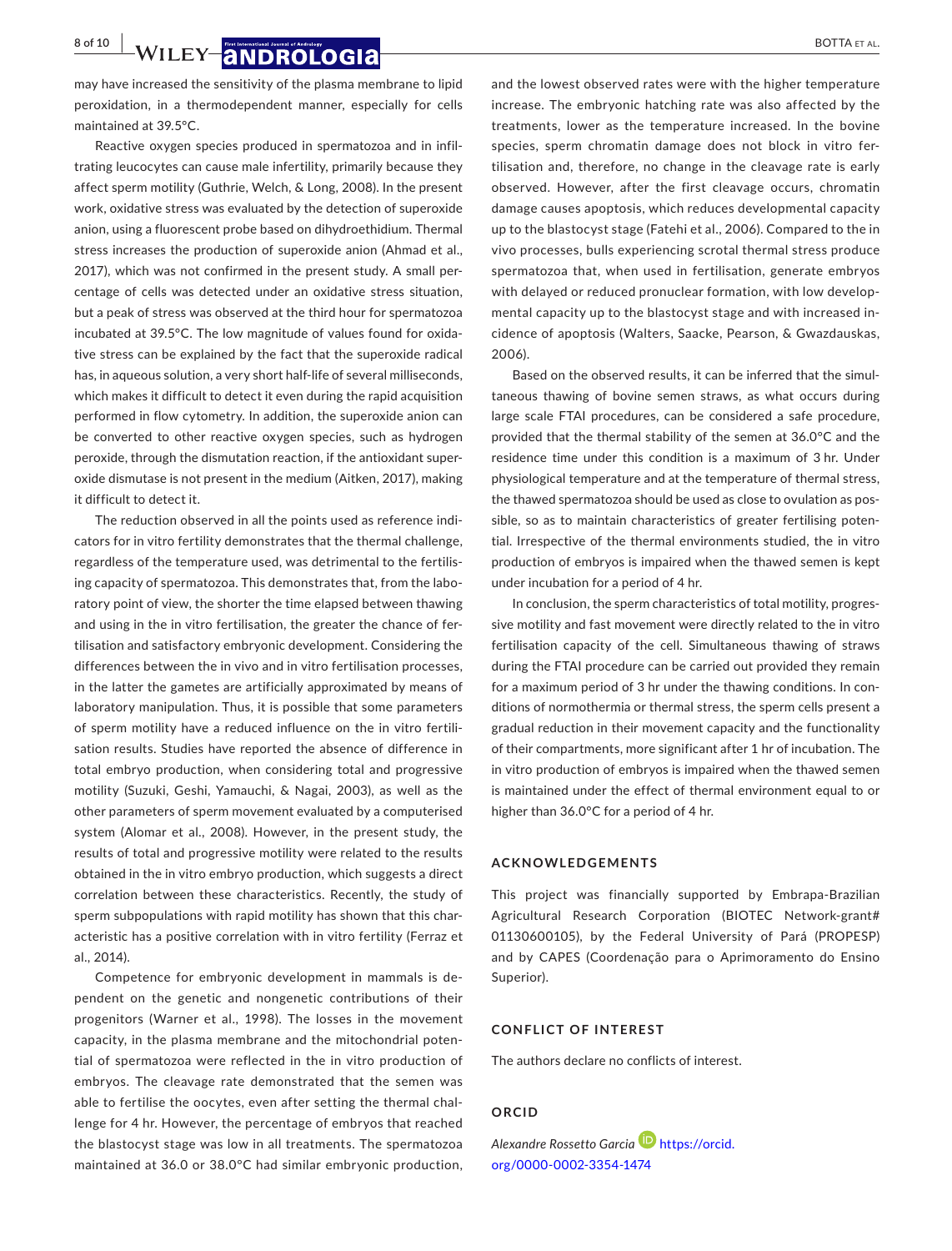#### **REFERENCES**

ABS Global (2009). *Achieving maximum semen fertility with ABS Sexation*. Accessed October 29, 2018. Retrieved from: [https://www.ab‐](https://www.abspecplan.com.br/upload/library/Achieving_Maximum_Fertility_wABSSexation.pdf) [specplan.com.br/upload/library/Achieving\\_Maximum\\_Fertility\\_](https://www.abspecplan.com.br/upload/library/Achieving_Maximum_Fertility_wABSSexation.pdf) [wABSSexation.pdf](https://www.abspecplan.com.br/upload/library/Achieving_Maximum_Fertility_wABSSexation.pdf)

Abud, C. O. G., Abud, L. J., Oliveira Neto, J. C., Dode, M. A. N., Sereno, J. R. B., & Martins, C. F. (2014). Comparação entre os sistemas automatizado e convencional de criopreservação de sêmen bo‐ vino. *Ciênc Anim Bras*, *15*, 32–37. [https://doi.org/10.5216/cab.](https://doi.org/10.5216/cab.v15i1.12233) [v15i1.12233](https://doi.org/10.5216/cab.v15i1.12233)

- Ahmad, G., Agarwal, A., Esteves, S. C., Sharma, R., Almasry, M., Ai‐ Gonaim, A., … Sabanegh, E. (2017). Ascorbic acid reduces redox po‐ tential in human spermatozoa subjected to heat-induced oxidative stress. *Andrologia*, *49*, 1–8.<https://doi.org/10.1111/and.12773>
- Aitken, R. J. (2017). Reactive oxygen species as mediators of sperm capacitation and pathological damage. *Molecular Reproduction and Development*, *84*, 1039–1052. <https://doi.org/10.1002/mrd.22871>
- Alomar, M., Tasiaux, H., Remacle, S., George, F., Paul, D., & Donnay, I. (2008). Kinetics of fertilization and development, and sex ratio of bovine embryos produced using the semen of different bulls. *Animal Reproduction Science*, *107*, 48–61. [https://doi.org/10.1016/j.](https://doi.org/10.1016/j.anireprosci.2007.06.009) [anireprosci.2007.06.009](https://doi.org/10.1016/j.anireprosci.2007.06.009)
- Amann, R. P., & Waberski, D. (2014). Computer‐assisted sperm analysis (CASA): Capabilities and potential developments. *Theriogenology*, *81*, 5–17.<https://doi.org/10.1016/j.theriogenology.2013.09.004>
- Bavister, B. D., Leibfried, M. L., & Lieberman, G. (1983). Development of preimplantation embryos of the golden hamster in a defined culture medium. *Biology of Reproduction*, *28*, 235–247. [https://doi.](https://doi.org/10.1095/biolreprod28.1.235) [org/10.1095/biolreprod28.1.235](https://doi.org/10.1095/biolreprod28.1.235)
- Brown, D. W. J., Senger, P. L., & Becker, W. C. (1991). Effect of group thawing on post‐thaw viability of bovine spermatozoa packaged in 5‐milliliter French straws. *Journal of Animal Science*, *69*, 2303–2309. <https://doi.org/10.2527/1991.6962303x>
- CBRA ‐ Colégio Brasileiro de Reprodução Animal (2013) *Manual para exame andrológico e avaliação de sêmen animal* (pp. 1–104). Belo Horizonte, Brasil: CBRA.
- CONCEA ‐ Conselho Nacional de Controle de Experimentação Animal (2016) *Diretriz Brasileira para o cuidado e a utilização de animais em atividades de ensino ou de pesquisa científica* (pp. 1–50). Brasília, Brasil: Ministério da Ciência, Tecnologia e Inovação.
- Dalton, J. C., Ahmadzadeh, A., Shafii, B., Price, W. J., & Dejarnette, J. M. (2004). Effect of simultaneous thawing of multiple 0.5‐mL straws of semen and sequence of insemination on conception rate in dairy cattle. *Journal of Dairy Science*, *87*, 972–975. [https://doi.org/10.3168/](https://doi.org/10.3168/jds.S0022-0302(04)73241-5) [jds.S0022-0302\(04\)73241-5](https://doi.org/10.3168/jds.S0022-0302(04)73241-5)
- De Rensis, F., Lopez‐Gatius, F., García‐Ispierto, I., Morini, G., & Scaramuzzi, R. J. (2017). Causes of declining fertility in dairy cows during the warm season. *Theriogenology*, *91*, 145–147. [https://doi.](https://doi.org/10.1016/j.theriogenology.2016.12.024) [org/10.1016/j.theriogenology.2016.12.024](https://doi.org/10.1016/j.theriogenology.2016.12.024)
- Elzanaty, S., Malm, J., & Giwercman, A. (2004). Visco‐elasticity of seminal fluid in relation to the epididymal and accessory sex gland function and its impact on sperm motility. *International Journal of Andrology*, *27*, 94–100. [https://doi.org/10.1046/j.1365-2605.](https://doi.org/10.1046/j.1365-2605.2003.00455.x) [2003.00455.x](https://doi.org/10.1046/j.1365-2605.2003.00455.x)
- Fatehi, A. N., Bevers, M. M., Schoevers, E., Roelen, B. A. J., Colenbrander, B., & Gadella, B. M. (2006). DNA damage in bovine sperm does not block fertilization and early embryonic development but induces apoptosis after the first cleavages. *Journal of Andrology*, *27*, 176–188. <https://doi.org/10.2164/jandrol.04152>
- Ferraz, M. A. M. M., Morató, R., Yeste, M., Arcarons, N., Pena, A. I., Tamargo, C., … Mogas, T. (2014). Evaluation of sperm subpopulation structure in relation to *in vitro* sperm‐oocyte interaction of frozen‐ thawed semen from Holstein bulls. *Theriogenology*, *81*, 1067–1072. <https://doi.org/10.1016/j.theriogenology.2014.01.033>
- Gebremedhin, K. G., Hillman, P. E., Lee, C. N., Collier, R. J., & Willard, S. T. (2008). Sweating rates of dairy cows and beef heifers in hot conditions. *Transactions of the ASABE*, *51*, 2167–2178. [https://doi.](https://doi.org/10.13031/2013.25397) [org/10.13031/2013.25397](https://doi.org/10.13031/2013.25397)
- Gonçalves, A. A., Garcia, A. R., & Arruda, R. P.. Barioni, W., Jr., Lourenço, J. B., Jr., Kahwage, P. R., & Silva, G. R. (2014) Dietary supplemen‐ tation with unsaturated fatty acids improves quality of water buf‐ falo (Bubalus bubalis) thawed semen. *Semina: Ciências Agrárias*, *35*, 2467–2484. <https://doi.org/10.5433/1679-0359.2014v35n5p2467>
- Gong, Y., Guo, H., Zhang, Z., Zhou, H., Zhao, R., & He, B. (2017). Heat stress reduces sperm motility via activation of glycogen synthase ki‐ nase‐ 3α and inhibition of mitochondrial protein import. *Frontiers in Physiology*, *8*(718), 1–10.<https://doi.org/10.3389/fphys.2017.00718>
- Gravance, C. V., Garner, D. L., Baumber, J., & Ball, B. A. (2000). Assessment of equine sperm mitochondrial function using JC‐1. *Theriogenology*, *53*, 1691–1703. [https://doi.org/10.1016/S0093-691X\(00\)00308-3](https://doi.org/10.1016/S0093-691X(00)00308-3)
- Guthrie, H. D., Welch, G. R., & Long, J. A. (2008). Mitochondrial func‐ tion and reactive oxygen species action in relation to boar mo‐ tility. *Theriogenology*, *70*, 1209–1215. [https://doi.org/10.1016/j.](https://doi.org/10.1016/j.theriogenology.2008.06.017) [theriogenology.2008.06.017](https://doi.org/10.1016/j.theriogenology.2008.06.017)
- Gutteridge, J. M., & Halliwell, B. (2010). Antioxidants: molecules, medicines, and myths. *Biochemical and Biophysical Research Communications*, *393*, 561–564. [https://doi.org/10.1016/j.](https://doi.org/10.1016/j.bbrc.2010.02.071) [bbrc.2010.02.071](https://doi.org/10.1016/j.bbrc.2010.02.071)
- Holm, P., Booth, P. J., Schimidt, M. H., Greve, T., & Callesen, H. (1999). High bovine blastocyst development in a static in vitro production system using sofa medium supplemented with sodium citrate and myo‐inositol with or without serum‐proteins. *Theriogenology*, *52*, 683–700. [https://doi.org/10.1016/S0093-691X\(99\)00162-4](https://doi.org/10.1016/S0093-691X(99)00162-4)
- Kilkenny, C., Browne, W. J., Cuthill, I. C., Emerson, M., & Altman, D. G. (2010). Animal research: reporting in vivo experiments: The ARRIVE guidelines. *PLoS Biology*, *8*, 1000412. [https://doi.org/10.1038/](https://doi.org/10.1038/jcbfm.2010.220) [jcbfm.2010.220](https://doi.org/10.1038/jcbfm.2010.220)
- Kumar, R., & Atreja, S. K. (2012). Effect of incorporation of addi‐ tives in Tris‐based egg yolk extender on buffalo (*Bubalus bubalis*) sperm tyrosine phosphorylation during cryopreservation. *Reproduction in Domestic Animals*, *47*, 485–490. [https://doi.](https://doi.org/10.1111/j.1439-0531.2011.01908.x) [org/10.1111/j.1439-0531.2011.01908.x](https://doi.org/10.1111/j.1439-0531.2011.01908.x)
- Leahy, T., & Gadella, B. M. (2011). Sperm surface changes and physiological consequences induced by sperm handling and storage. *Reproduction*, *142*, 759–778.<https://doi.org/10.1530/REP-11-0310>
- Lymberopoulos, A. G., & Khalifa, T. A. (2010). Sperm chromatin stability during in vitro manipulation of beef bull semen. *Reproduction in Domestic Animals*, *45*, 307–314. [https://doi.](https://doi.org/10.1111/j.1439-0531.2008.01301.x) [org/10.1111/j.1439-0531.2008.01301.x](https://doi.org/10.1111/j.1439-0531.2008.01301.x)
- McDowell, R. E., Lee, D. H. K., & Fohrman, M. H. (1958). The measure‐ ment of water, evaporation from limited areas of a normal body sur‐ face. *Journal of Animal Science*, *17*, 405–420. [https://doi.org/10.2527/](https://doi.org/10.2527/jas1954.132405x) [jas1954.132405x](https://doi.org/10.2527/jas1954.132405x)
- Muiño, R., Tamargo, C., Hidalgo, C. O., & Peña, A. I. (2008). Identification de sperm subpopulations with defined motility characteristics in ejaculates from Holstein bulls: Effects of cryopreservation and between bull variation. *Animal Reproduction Science*, *109*, 27–39. [https://doi.org/10.1016/j.anireprosci.2007.10.007.](https://doi.org/10.1016/j.anireprosci.2007.10.007)
- Oliveira, L. Z., Arruda, R. P., de Andrade, A. F. C., Santos, R. M., Beletti, M. E., Peres, R. F. G., … Hossepian de Lima, V. F. M. (2012). Effect of sequence of insemination after simultaneous thawing of mul‐ tiple semen straws on conception rate to timed AI in suckled mul‐ tiparous Nelore cows. *Theriogenology*, *78*, 1800–1813. [https://doi.](https://doi.org/10.1016/j.theriogenology.2012.07.007) [org/10.1016/j.theriogenology.2012.07.007](https://doi.org/10.1016/j.theriogenology.2012.07.007)
- Rahman, M. B., Vandaele, L., Rijsselaere, T., El‐Deen, M. S., Maes, D., Shamsuddin, M., & Soom, A. V. (2014). Bovine spermatozoa react to in vitro heat stress by activating the mitogen-activated protein kinase 14 signaling pathway. *Reproduction, Fertility, and Development*, *26*, 245–257. <https://doi.org/10.1071/RD12198>